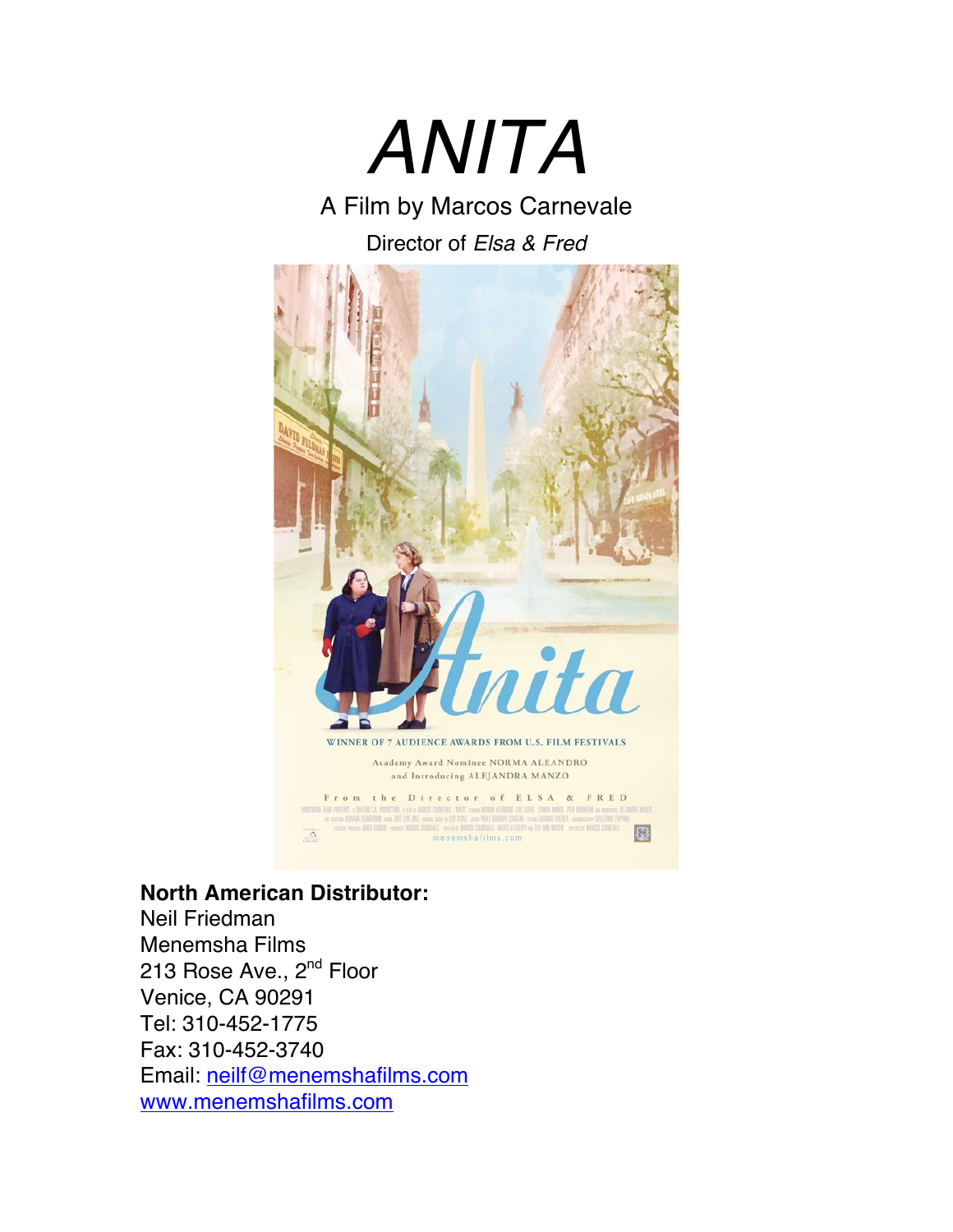### BRIEF SYNOPSIS

Anita Feldman (Alejandra Manzo), a young woman with Down syndrome, lives a happy, routine life in Buenos Aires, being meticulously cared for by her mother (Norma Aleandro). But one tragic morning changes everything when Anita is left alone, confused and helpless when the nearby Argentine Israelite Mutual Association is bombed. As she wanders through the city, she learns not only to care for herself, but touches the lives of those around her, from an alcoholic to a family of Asian immigrants.

### FILM DETAILS

| <b>Running Time</b> | 104 minutes   |
|---------------------|---------------|
| Language            | Spanish       |
| Country             | Argentina     |
| <b>Subtitles</b>    | English       |
| <b>Medium</b>       | 35 mm         |
| <b>Aspect Ratio</b> | 1:85:1        |
| Sound               | Dolby Digital |
| Genre               | Fiction/Drama |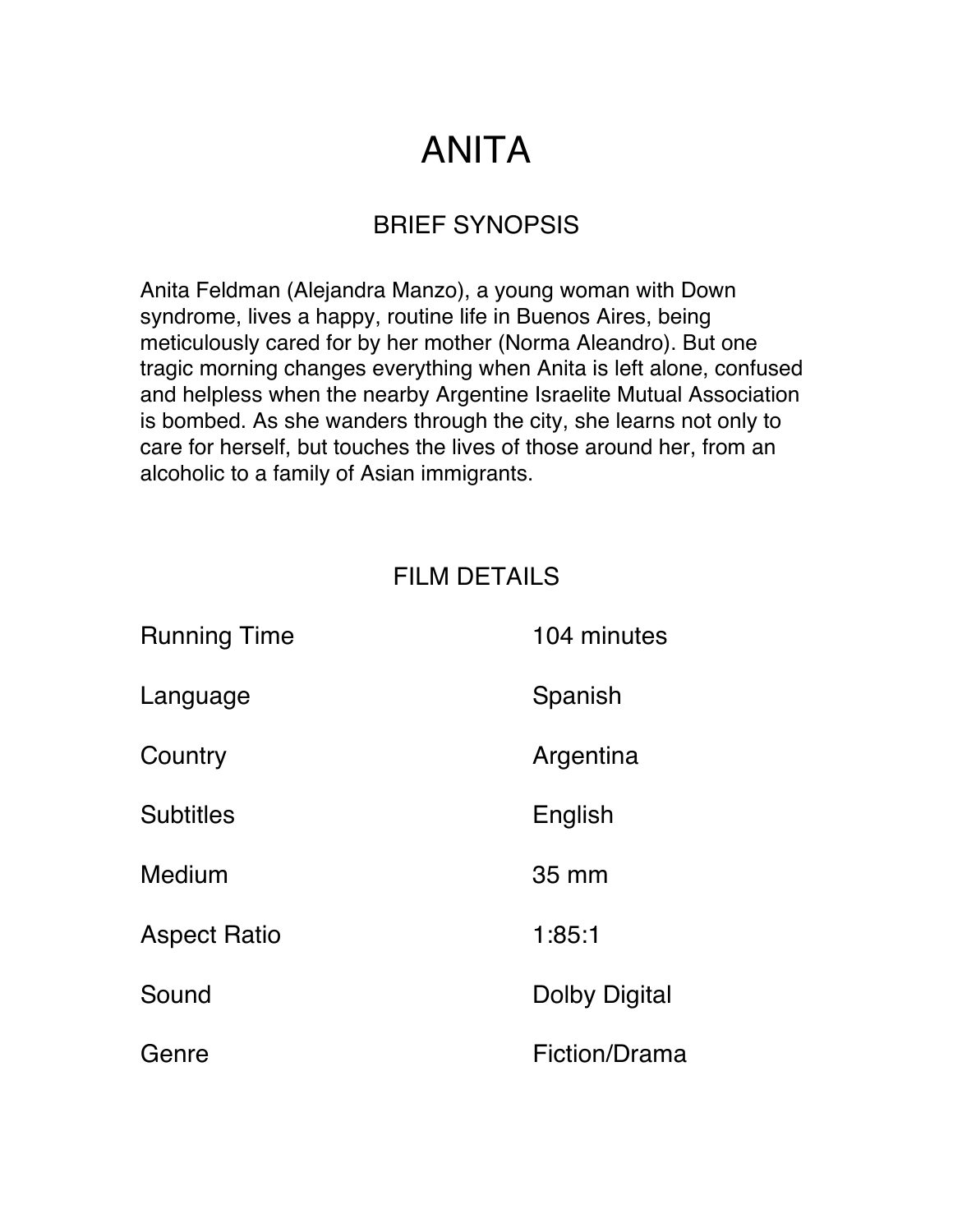### **CREDITS**

### Cast

| Norma Aleandro  | Dora  |
|-----------------|-------|
| Luis Luque      | Felix |
| Leonor Manso    | Nora  |
| Peto Menahem    | Ariel |
| Alejandra Manzo | Anita |

#### **Crew**

| <b>Director</b>           | <b>Marcos Carnevale</b>                                             |
|---------------------------|---------------------------------------------------------------------|
| Writers                   | <b>Marcos Carnevale</b><br><b>Marcela Guerty</b><br>Lily Ann Martin |
| Producer                  | <b>Marcos Carnevale</b>                                             |
| <b>Executive Producer</b> | Jorge Gundin                                                        |
| <b>Original Music</b>     | <b>Lito Vitale</b>                                                  |
| Cinematography            | Guillermo Zappino                                                   |
| Editor                    | Pablo Barbieri Carrera                                              |
| Casting                   | Sabrina Kirzner                                                     |
| <b>Art Direction</b>      | Adriana Slemenson                                                   |
| Sound                     | José Luis Diaz                                                      |
|                           |                                                                     |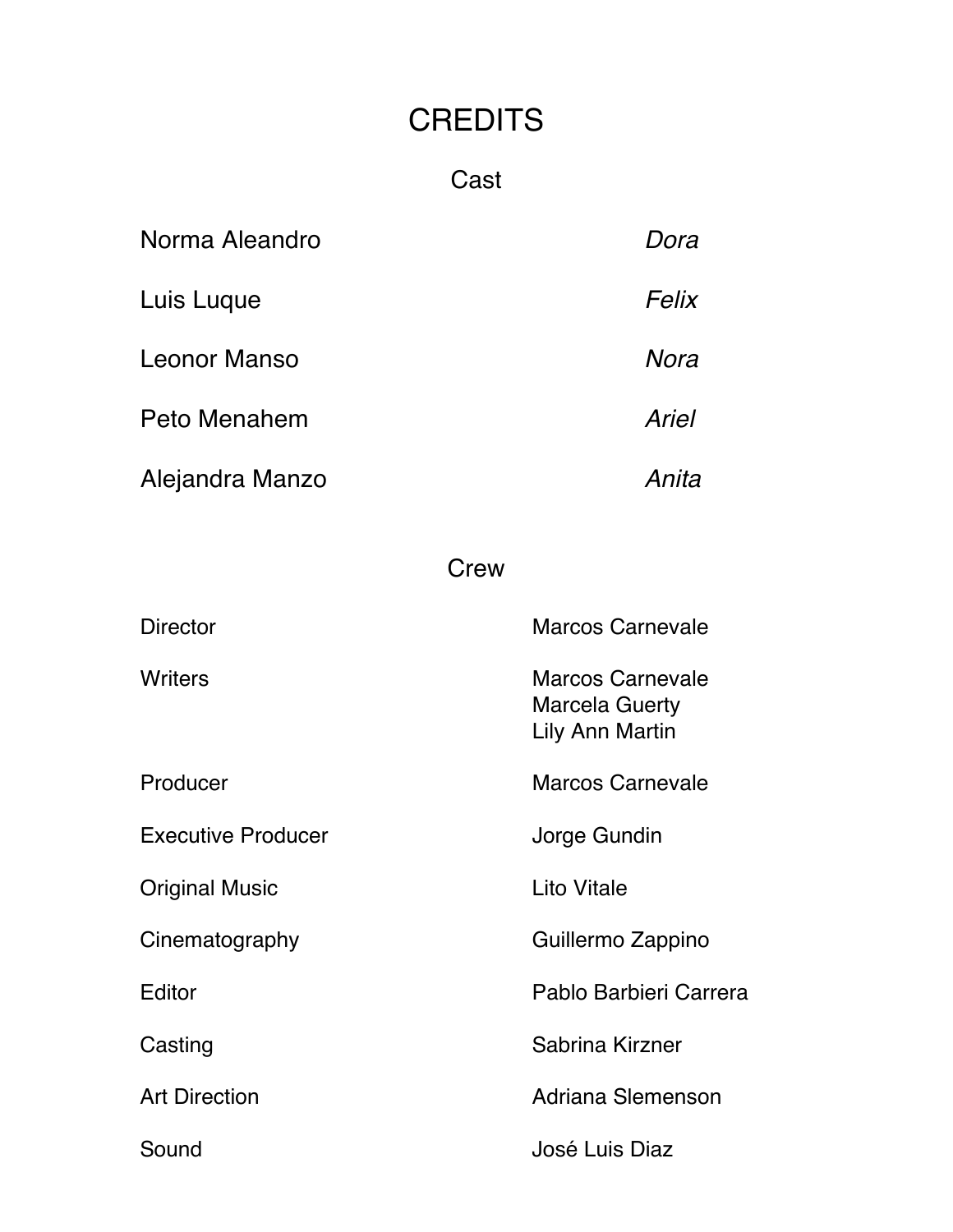#### MARCOS CARNEVALE

**Marcos Carnevale** was born in 1963 in Argentina. He began his career in advertising in 1983. In 1991 he started his own production company: Millecento Cinema. Marcos Carneale created and directed over 300 commercials that have earned him various international awards. Mr. Carnevale's career as a screenwriter of TV series is long and widely acclaimed.

Marcos Carnevale wrote, directed and produced his first feature film in 1996 ("Noche de Ronda"). Until his second film, "Almejas y Mejillones" (2000), Marcos concentrated on screenplays such as Esa Maldita Costilla, Papá Es Un Idolo, or the script for the animation feature "Los Pitín Al Rescate". In 2003, he finished the script of "El Día Que Me Amen", and he began working on his third feature film: "Elsa & Fred", which film was an art house circuit hit on U.S. screens. In 2009, he wrote, directed and produced "Anita".

"Anita" was the centerpiece film of the 2010 San Francisco Jewish Film Festival at the Castro Theatre in San Francisco. For that occasion Mr. Carnevale prepared the following statement:

"It is a true honor that my film ANITA has been chosen as the centerpiece film of the festival. ANITA is a movie that was born from a personal concern, from taking a glance to the society we live in, towards the men who inhabit it. ANITA represents us all. Anita, the character in the film, is lost in a world that lives in constant confusion, in a world where men hate men, where fights over their territories happen on a daily basis, over the economic interests, over their ideologies, be they religious or political. ANITA does not understand anything of this. And she does not want to understand either. She, as many of the victims of irrationality, has lost the person who linked her with the world; no one less than her mother. ANITA represents all the victims of violence in the world. ANITA is the unjustified pain. ANITA asks for peace. And so do I…

That ANITA travels the world is our way of letting everyone know about our message of peace... Thank you…"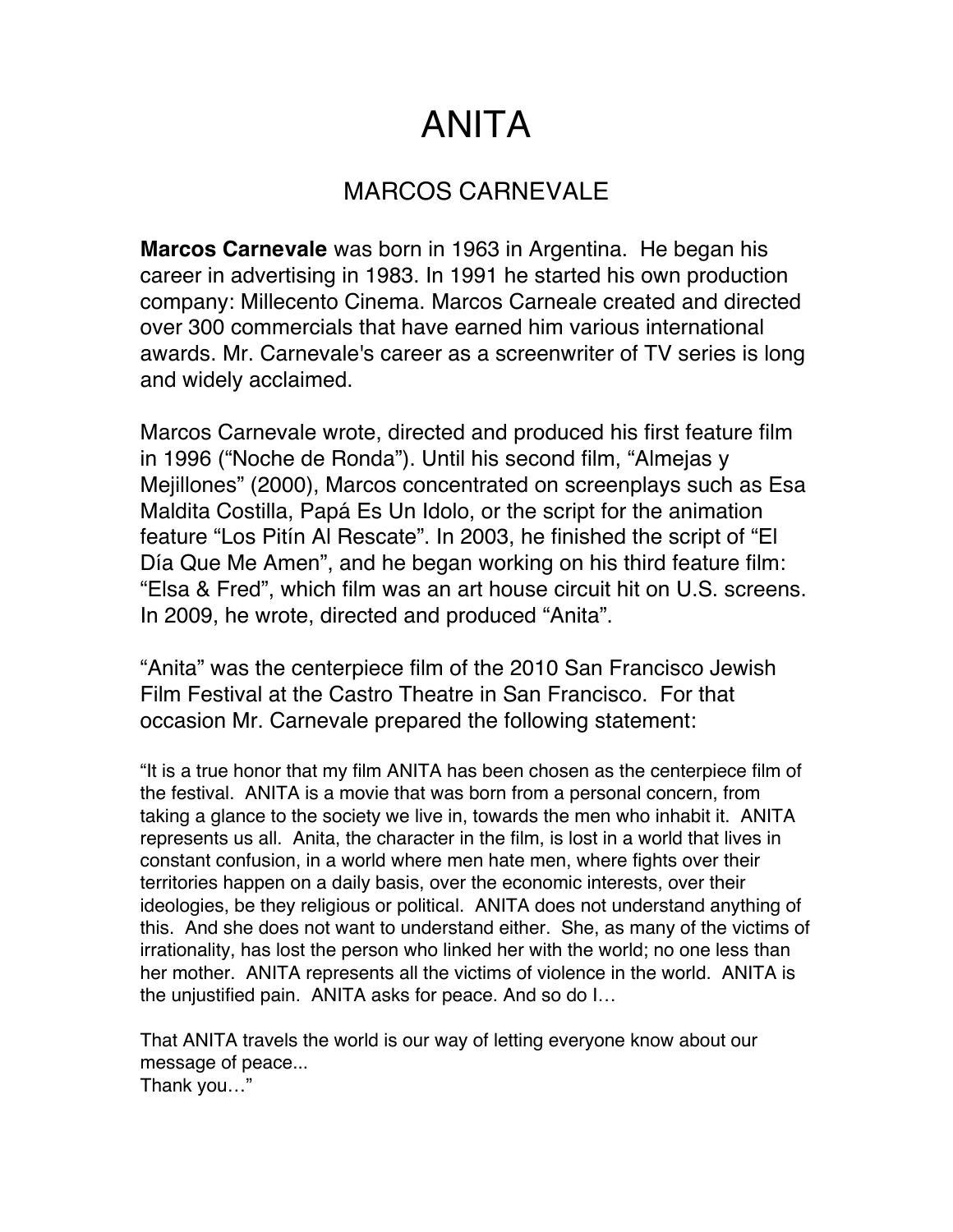Norma Aleandro (Dora) – Born in Buenos Aires, Ms. Aleandro, won the Cannes Award for best actress in 1985 for her feature role in the Argentine Academy Award winning film "The Official Story". Ms. Aleandro has worked in several other Argentine films, including the Foreign Language Academy Award nominated "Son of the Bride' (for which she won the Argentine Film Critics Association Award for Best Supporting Actress), "Sol de Otono" and "El Faro". Ms. Aleandro has been called the Grande Dame of Argentine Theater and cinema not only for the length of her career but also because Ms. Aleandro brings distinction and nobility to each and all of the roles performed.

Luis Luque (Felix) – Luque is a well-known Argentine film and television actor, with over 60 appearances to date. He has been nominated for several Argentinean Film Critics Association Awards and has won the Malaga Spanish Film Festival's Award for the Best Latin American Actor for his role in "On Probation" in 2005.

Leonor Manso (Nora) – Manso won the Argentine Academy of Motion Picture Arts and Sciences Award for the Best Supporting Actress for her role in "Anita" in 2010. Ms Manso, a native to Buenos Aires, has appeared in over 50 Argentine films and/or television productions.

Peto Manahem (Ariel) – Manahem is an Argentine writer/actor who has appeared in many television shows in Argentina along with several films. He has written or collaborated on two of those scripts.

Alejandra Manzo (Anita) – "Anita" is Ms. Manzo's debut on screen.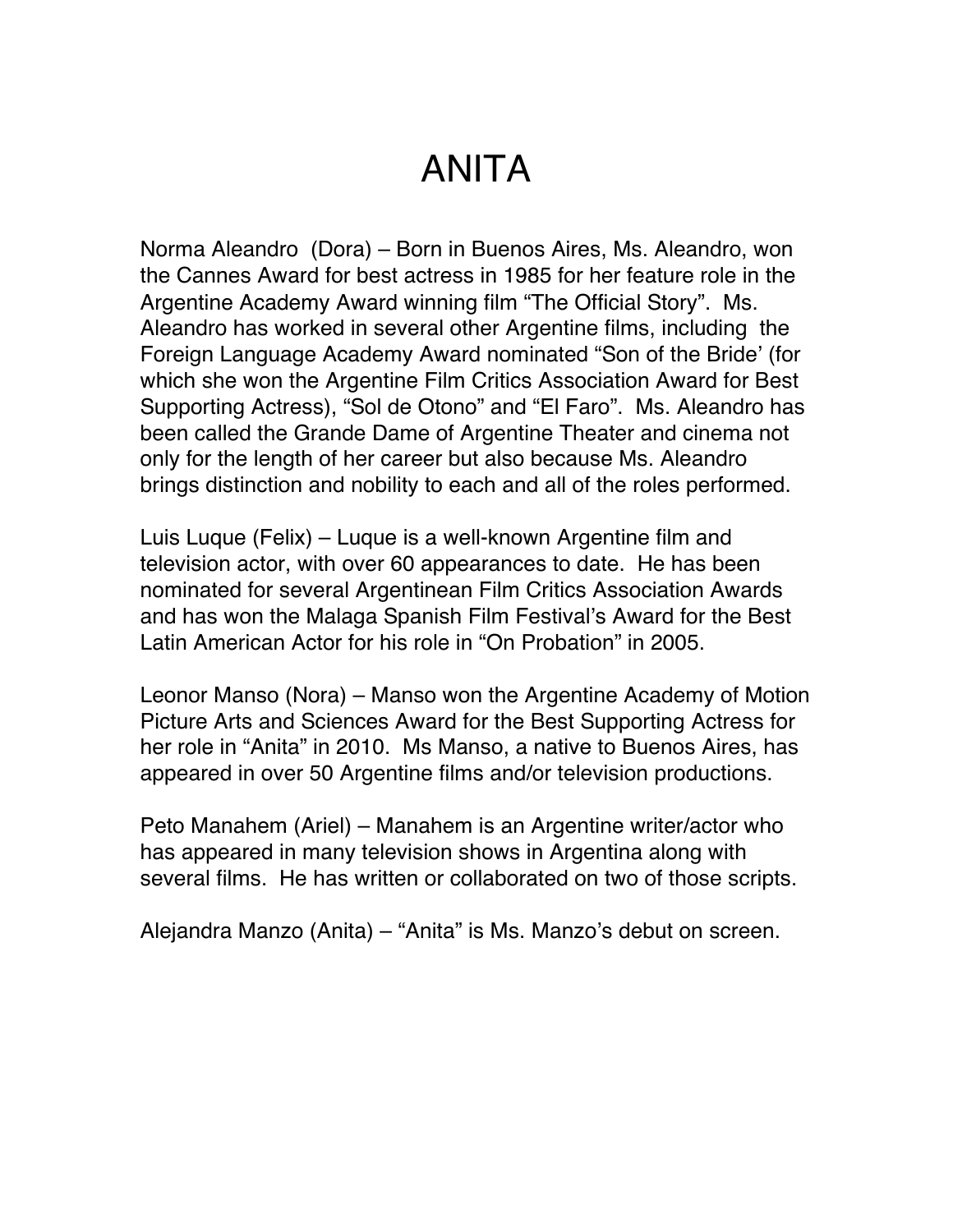#### The True Story of the AMIA Bombing

There actually was a bombing of the Asociación Mutual Israelita Argentina (AMIA) (a Jewish Community Center) located in Buenos Aires on July 18, 1994. This bombing came nearly two years after a terrorist bomb also destroyed the Israeli embassy in Buenos Aires, an incident which killed 29 and wounded over 200. Argentina is home to the largest Jewish community in Latin America, estimated at a population in excess of 200,000.

On July 18, 1994 a Renault Trafic Van bomb loaded with explosives was detonated in front of the AMIA, killing 85 people and wounding hundreds. No suspects have ever been convicted of this act, although many theories as to who was responsible have surfaced over the years. In November 2005, Argentine prosecutor Alberto Nisman charged 21-year-old, Lebanese, Ibrahim Hussein Berro as the suicide bomber who blew up the AMIA. Nisman stated the man belonged to Hezbollah and, according to Nisman, relatives identified the man from photographs. The probe into the bombing, he said, had not ruled out an Iranian connection. In October 2006, Nisman and fellow prosecutor Marcelo Martínez Burgos formally accused the government of Iran of orchestrating the bombing and Hezbollah for carrying it out.

The Argentine government issued a decree in 2005 accepting a share of the blame for the failure of the investigations into the attack. In October 2009, Federal Judge Ariel Lijo charged Argentina's former president Carlos Menem with instigating several crimes related to the bombing investigation, including concealing evidence and abuse of authority. Menem's brother Munir Menem, former intelligence services chief Hugo Anzorregui, retired judge Juan Jose Galeano, former deputy secretary of intelligence Juan Carlos Anchezar and former commissioner Jorge Palacios were also charged with obstructing the first government probe into the 1994 bombing.

Commemorating the scene of the AMIA bombing on the calle Pasteur are 85 trees Pasteur between Cordoba and Corrientes, one representing each life that was lost the day of the bombing. A plaque at the base of each tree commemorates those who died…David Barriga… Jacoba Chemauel… Monica Feldman De Goldfeder… etc.